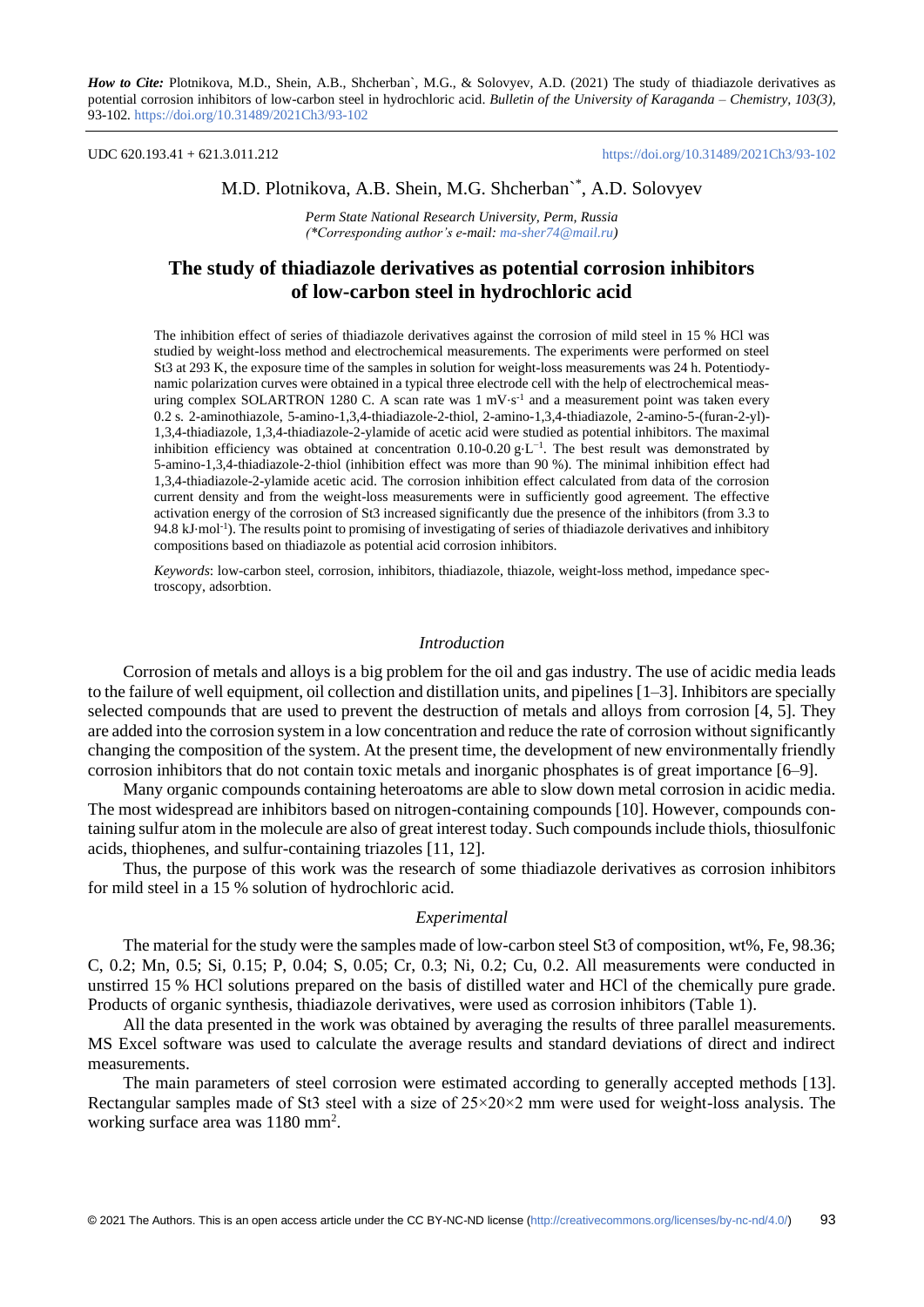| Cipher  | Formula                                     | Name by nomenclature                     |  |  |
|---------|---------------------------------------------|------------------------------------------|--|--|
| $AK-9$  | NH <sub>2</sub>                             | 2-aminothiazole                          |  |  |
| $AK-10$ | $N-N$<br>NH <sub>2</sub><br><b>SH</b><br>S. | 5-amino-1,3,4-thiadiazole-2-thiol        |  |  |
| $AK-23$ | $N-N$<br>NH <sub>2</sub><br>`S              | 2-amino-1,3,4-thiadiazole                |  |  |
| $AK-44$ | $N-N$<br>NH <sub>2</sub><br>S               | 2-amino-5-(furan-2-yl)-1,3,4-thiadiazole |  |  |
| $AK-69$ | $N-N$                                       | 1,3,4-thiadiazole-2-yl acetic acid amide |  |  |

**Chemical compounds studied in the work as corrosion inhibitors**

The corrosion rates  $(K)$ , the inhibition factor  $(\gamma)$  and the degree of protection  $(Z_{gr})$  were calculated using equations:

$$
K = \frac{m_0 - m}{S \cdot \tau} ;
$$

$$
\gamma = \frac{K_0}{K} ;
$$

$$
Z_{gr} = \frac{K_0 - K}{K_0} \cdot 100 \%
$$

where  $m_0$  is the mass of the initial sample, g; *m* is the mass of the sample after corrosion testing and removal of corrosion products, g; *S* is the surface area of the sample,  $m^2$ ;  $\tau$  is the immersion time, h;  $K_0$  and  $K$  are the corrosion rates of steel in pure solution and with the addition of an inhibitor, g⋅m<sup>-2</sup>⋅hour<sup>-1</sup>, respectively.

Electrochemical measurements were performed in a three-electrode cell with cathode and anode compartments separated by a porous glass diaphragm using a potentiostat-galvanostat with a built-in SOLARTRON 1280С frequency analyzer (Solartron Analytical). Polarization curves were obtained by potentiodynamic polarization from the cathode region to the anode region with scan rate of 1 mV⋅s<sup>-1</sup>. All values of potential are presented in the standard hydrogen electrode scale.

Polarization measurements were carried out in the temperature range from 293 to 353 K. The cell was connected to an LT 100 thermostat with external circulation to set the required temperature.

Thanks to this method, it is also possible to determine the Tafel sections of the polarization curves and calculate the degree of protection from electrochemical data:

$$
Z_{el/ch} = \frac{i_0 - i_{inh}}{i_0} \cdot 100\%
$$

where *i*<sub>0</sub> and *i*<sub>*inh*</sub> are the current densities of steel corrosion in pure solution and with the addition of an inhibitor,  $A \cdot m^{-2}$ , respectively.

Based on the electrochemical results the activation energy of the corrosion process was calculated. The calculations were performed according to the temperature-kinetic method. The effect of temperature on the current density when concentration polarization or delayed discharge stage is described by an equation similar to the Arrhenius equation:

$$
\ln i = -E_{\rm ef} /RT ,
$$

where *i* is the corrosion current density,  $A \cdot m^{-2}$ ;  $E_{ef}$  is the effective activation energy of corrosion process, J·mol<sup>-1</sup>;  $T$  is the temperature, K.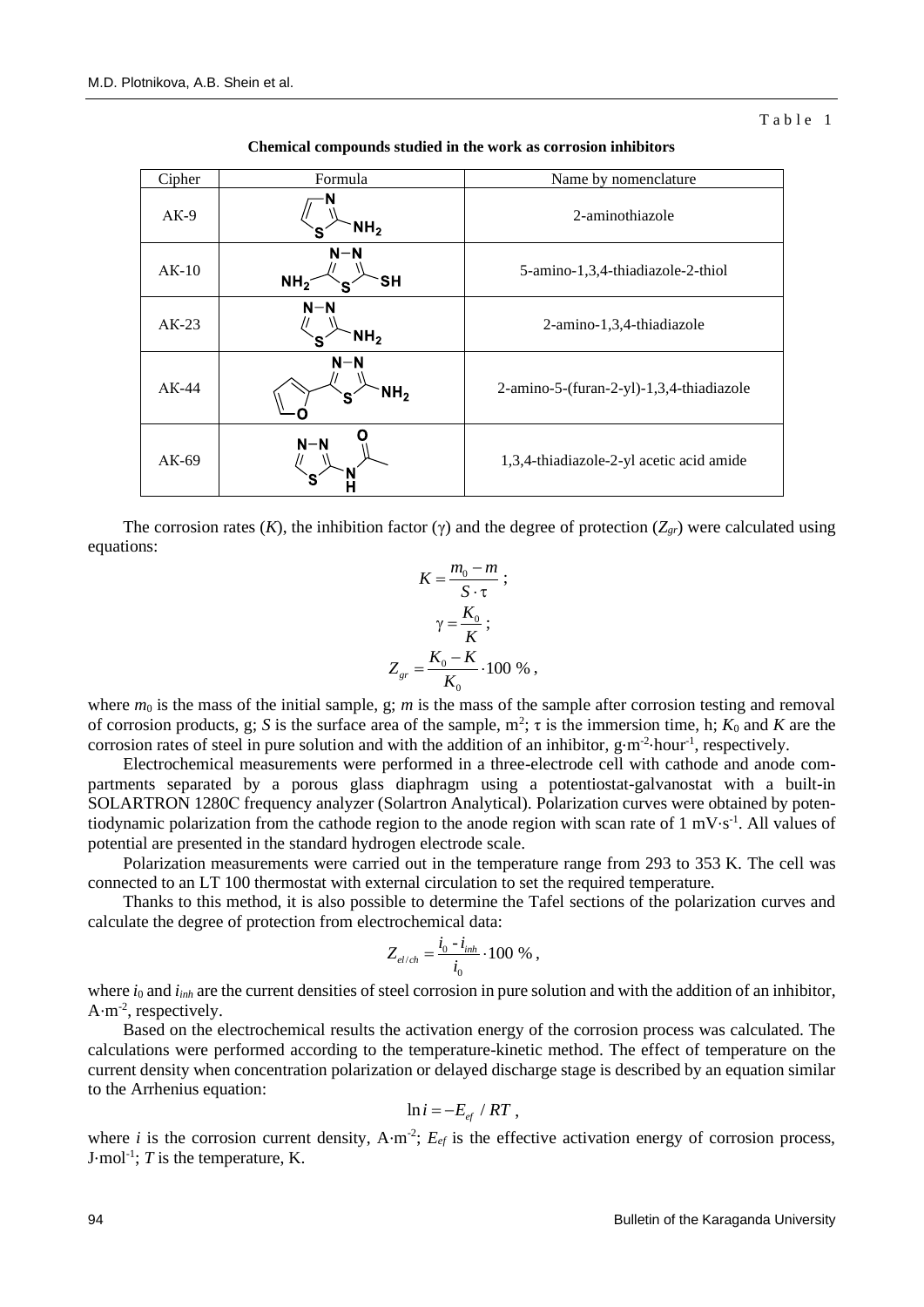A straight line in the coordinates  $\lg(i) = f(1/T)$  allows to calculate  $E_{ef}/R$  as the tangent of the angle of inclination.

Measurements of the impedance spectra were carried out at a temperature of  $\sim$ 293 K. The range of frequencies used in impedance measurements was *f* from 20 kHz to 0.01 Hz, and the amplitude of the alternating signal was 5–10 mV. The electrodes were immersed into the solution for an hour to establish the corrosion potential.

Parameter  $\chi^2$  (calculated in ZView2) was used as an evaluation criterion for equivalent electrical circuits for their suitability for simulation of experimental impedance spectra. The equivalent circuit was considered satisfactory at  $\chi^2$  < 10<sup>-3</sup> (using weight coefficients calculated by the experimental values of the impedance module) [14].

The surface coverage (θ) of С1018-electrode by corrosion inhibitor was determined from equation:

$$
\theta = \frac{C_o - C}{C_o - C_1},
$$

where  $C<sub>o</sub>$ ,  $C$  and  $C<sub>1</sub>$  are the capacity of the double electric layer in a pure acid solution, in a solution with a given concentration of the inhibitors and in a solution where  $\theta = 1$ , respectively.

The value of  $C_1$  was determined by extrapolating the curve in coordinates

$$
C = f\left(\frac{1}{C_{inh}}\right) \text{ to } \left(\frac{1}{inh}\right) = 0,
$$

where  $C_{inh}$  is the concentration of the inhibitor in solution,  $g \cdot L^{-1}$ .

### *Results and Discussion*

At the first stage of the study, the corrosion rate of the St3 steel in 15 % HCl solution was studied by the weight-loss method. Then the corrosion rate of mild steel in the presence of some thiadiazole derivatives was measured. In the course of the work, it was found that some of the testing samples are not-well soluble in 15 % HCl solution. As the result the following concentrations were used:  $0.05-0.2$  g⋅L<sup>-1</sup>.

The results are presented in Table 2.

Table 2

| Cipher  | $C_{inh}$ , $g \cdot L^{-1}$ | K, $g \cdot m^{-2}$ hour <sup>-1</sup> | $Z_{gr}$ , % | γ                |  |
|---------|------------------------------|----------------------------------------|--------------|------------------|--|
|         |                              | $15.2 \pm 0.8$                         |              |                  |  |
|         | 0.20                         | $6.9 \pm 0.4$                          | $54\pm3$     | $2.19\pm0.11$    |  |
| $AK-9$  | 0.10                         | $8.0 \pm 0.4$                          | $48 \pm 2$   | $1.91 \pm 0.04$  |  |
|         | 0.05                         | $9.4 \pm 0.3$                          | $38\pm2$     | $1.62 \pm 0.03$  |  |
|         | 0.20                         | $1.5 \pm 0.1$                          | 90±3         | $10.22 \pm 0.32$ |  |
| $AK-10$ | 0.10                         | $2.6 \pm 0.1$                          | 83±3         | $5.91 \pm 0.13$  |  |
|         | 0.05                         | $4.0 \pm 0.2$                          | $74\pm3$     | $3.83\pm0.11$    |  |
| $AK-23$ | 0.20                         | $6.1 \pm 0.2$                          | $67\pm2$     | $2.51 \pm 0.09$  |  |
|         | 0.10                         | $10.0 \pm 0.5$                         | $46\pm2$     | $1.53 \pm 0.04$  |  |
|         | 0.05                         | $15.7 \pm 0.7$                         | $16\pm1$     | $0.96 \pm 0.01$  |  |
| $AK-44$ | 0.20                         | $5.5 \pm 0.2$                          | $92\pm4$     | $12.30\pm0.43$   |  |
|         | 0.10                         | $1.2\pm 0.1$                           | $64\pm3$     | $2.77\pm0.04$    |  |
|         | 0.20                         | $11.6\pm 0.6$                          | $40\pm2$     | $1.67\pm0.03$    |  |
| $AK-69$ | 0.10                         | $9.5 \pm 0.4$                          | $37 \pm 1$   | $1.60 \pm 0.03$  |  |
|         | 0.05                         | $9.1 \pm 0.4$                          | $24 \pm 1$   | $1.32 \pm 0.02$  |  |

**The main parameters of the St3 corrosion in 15 % HCl solution and in the presence of inhibitors**

According to the results of weight loss measurements presented in Table 2, the nature of the substituent in the thiadiazole molecule has a significant influence on the values of the inhibition effect. The corrosion rate of St3 increases in the presence of potential inhibitors with increasing in the acid concentration. From weightloss measurements (Table 2) and the results of solubility of substances we can conclude that the optimal inhibition effect has been shown by AK-9, AK-10, AK-23. Then, a number of electrochemical studies for estimation of the mechanism of the action of inhibitors were made.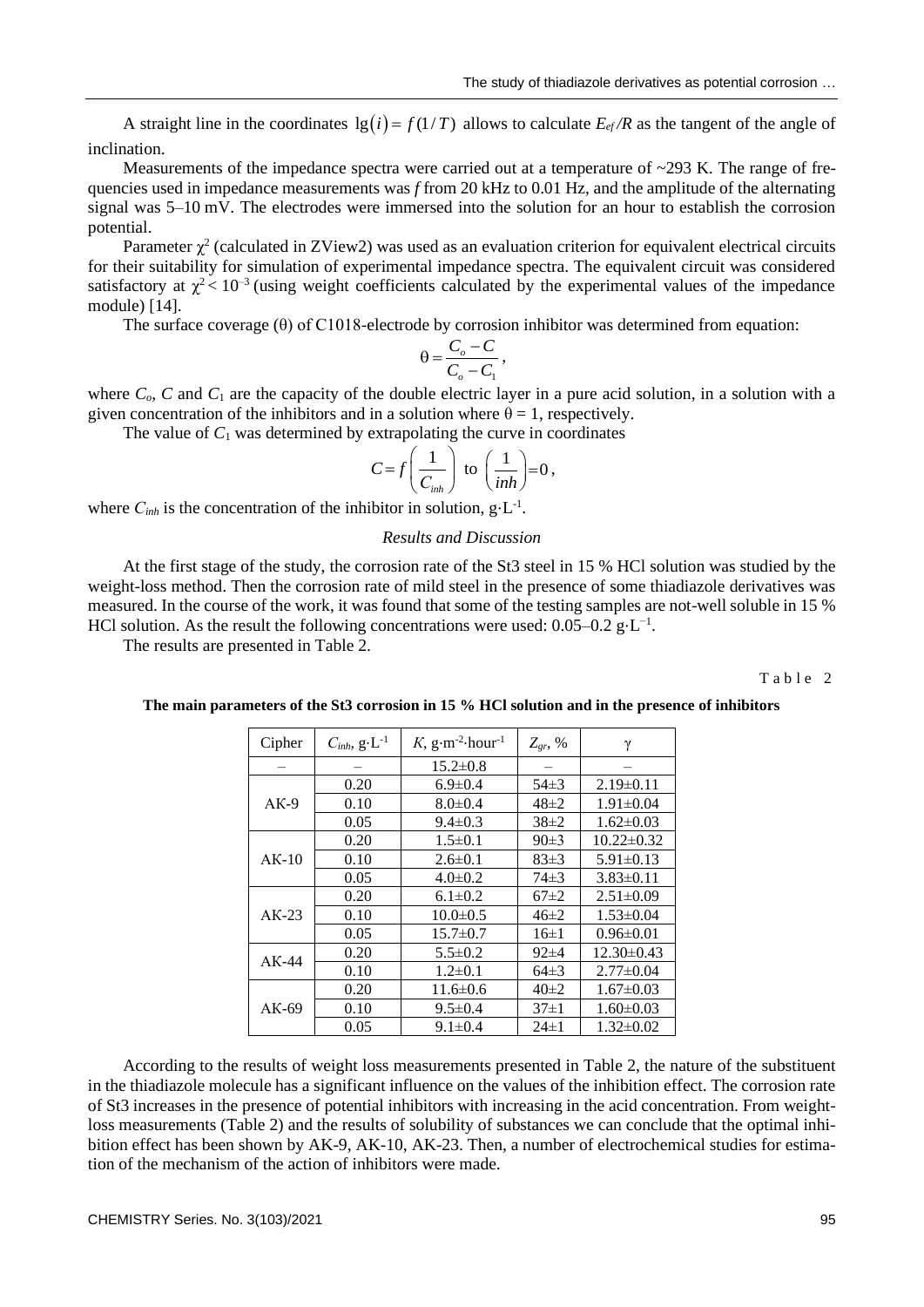The polarization curves were obtained in 15 % HCl solution without and with addition of 0.1  $gL^{-1}$  of thiadiazoles. The temperature range varied from 293 to 353 K. The polarization curves are given in Figure 1, and the electrochemical parameters of the processes are presented in Table 3.



Figure 1. Polarization curves of St3 in solution of 15 % HCl in the presence of 0.10 gL-1 inhibitor AK-9 (*a*), AK-10 (*b*), AK-23 (*c*) at temperatures of: *1* — 293 K; *2* — 313 K; *3* — 333 K; *4* — 353 K

In the solutions of 15 % HCl containing  $0.10 \text{ g} \cdot L^{-1}$  of inhibitors, the corrosion potential of the St3 is shifted to the cathodic region.

The currents in the system are reduced in both the cathodic and anodic processes for each inhibitor. Therefore, testing substances can be classified as inhibitors possessing relatively mixed effect (anodic/cathodic inhibition) in acidic solutions. From the results of Table 3, it follows that the values of the Tafel coefficients  $b<sub>c</sub>$  decrease in comparison with the pure solution of 15 % HCl. This result indicates that hydrogen can be removed from the steel surface in two ways — by electrochemical desorption and recombination.

As can be seen from these polarization results, all inhibitors have significant effect on the *b<sup>a</sup>* values in the temperature range of 293–333 K. A sharp increase in *b<sup>c</sup>* is observed for AK-10 and AK-23 inhibitors at a temperature of 353 eK. The Tafel coefficients obtained in the presence of AK-9 are less affected by temperature.

This result indicates that the AK-9 protects St3 from corrosion effectively with increasing temperature, while in the case of the AK-10 and AK-23 protective effect significantly decreases with increasing temperature. It can be assumed that AK-10 and AK-23 slow down the corrosion process due to physical adsorption on the steel surface and they desorb from the electrode surface into the solution with temperature. In contrast, in the case of AK-9, a chemisorption process is likely.

The temperature dependence of the St3 steel dissolution in deaerated 15 % HCl and in the presence of thiadiazoles is ploted in Arrhenius coordinates  $\ln i - 1/T$  (where *i* is the corrosion current density). The calculated values of the apparent activation corrosion energy in the absence and presence of AK-23, AK-10 and AK-9 are 23.3, 120.7, 60.8 and 35.3 kJ·mol<sup>-1</sup>, respectively.

The presence of the inhibitor increases the energy barrier for the dissolution process of St3 and this leads to a decreasing of the corrosion rate.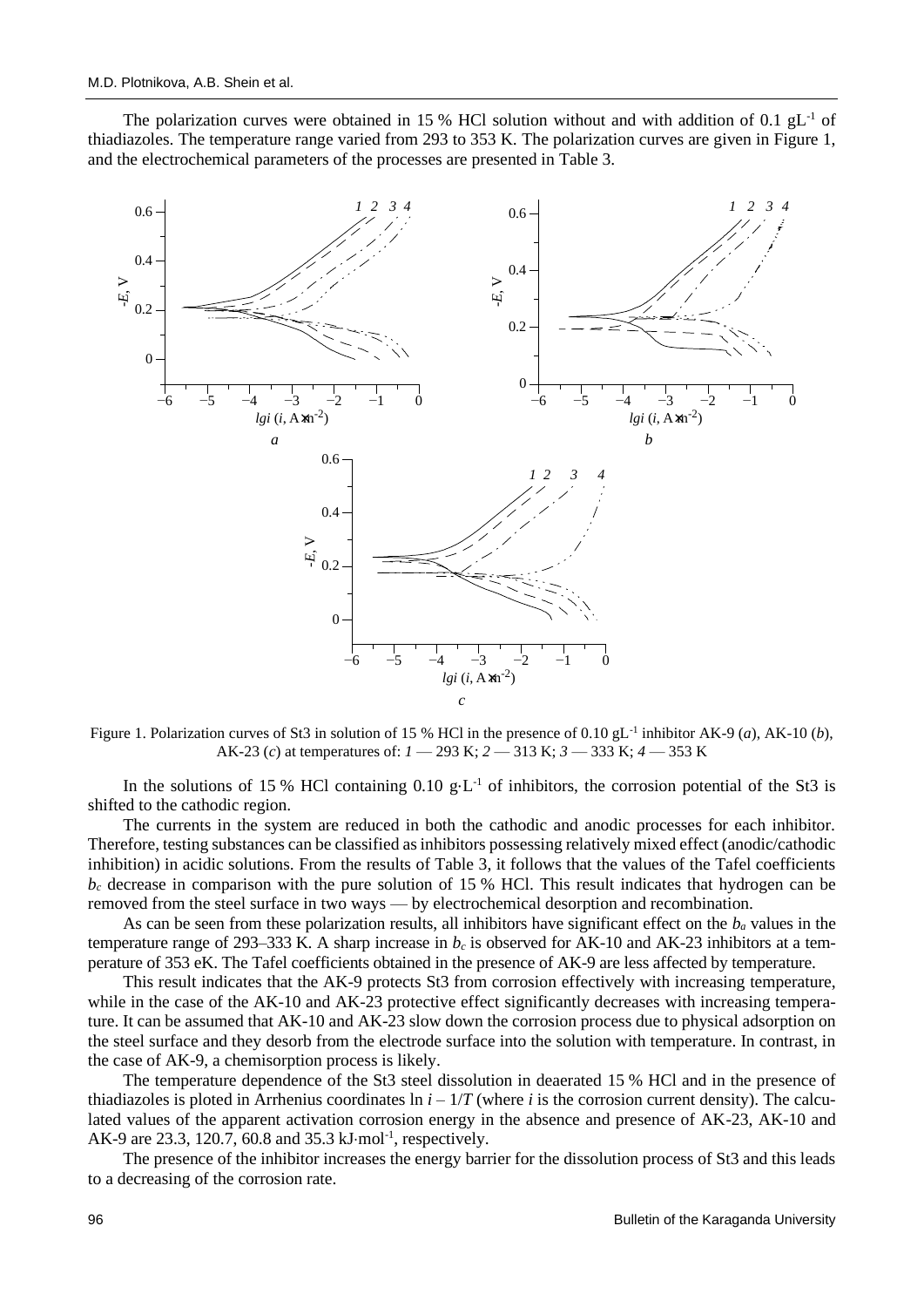Table 3

| Cipher  | T, K | $b_a$ , mV  | $b_c$ , mV  | $i_{corr}$ · $10^3$ , A · m <sup>-2</sup> | $-E_{corr}$ , V   | $Z_{el/ch}$ , % |
|---------|------|-------------|-------------|-------------------------------------------|-------------------|-----------------|
|         |      | $93\pm2$    | $140 \pm 2$ | $1.58 \pm 0.04$                           | $0.200 \pm 0.002$ |                 |
| $AK-9$  | 293  | $47 \pm 1$  | $133 \pm 2$ | $0.06 \pm 0.01$                           | $0.192 \pm 0.001$ | $96\pm2$        |
| $AK-10$ |      | $133 \pm 3$ | $125 \pm 2$ | $0.10 \pm 0.01$                           | $0.235 \pm 0.003$ | $94\pm3$        |
| $AK-23$ |      | $65\pm1$    | $154\pm3$   | $0.06 \pm 0.01$                           | $0.208 \pm 0.001$ | $96 \pm 2$      |
|         |      | 74±2        | $148 \pm 2$ | $2.01 \pm 0.03$                           | $0.197 \pm 0.001$ |                 |
| $AK-9$  |      | $43 \pm 1$  | $140 \pm 2$ | $0.06 \pm 0.01$                           | $0.197 \pm 0.001$ | $97\pm 2$       |
| $AK-10$ | 303  | $138 \pm 3$ | $123 \pm 2$ | $0.45 \pm 0.01$                           | $0.250 \pm 0.003$ | $78 \pm 2$      |
| AK-23   |      | $59 \pm 1$  | $154\pm3$   | $0.22 \pm 0.01$                           | $0.209 \pm 0.002$ | $89 \pm 2$      |
|         |      | $62\pm1$    | $154\pm4$   | $3.16 \pm 0.03$                           | $0.190 \pm 0.001$ |                 |
| $AK-9$  |      | $40\pm1$    | $143 \pm 3$ | $0.08 \pm 0.01$                           | $0.201 \pm 0.002$ | $97+2$          |
| AK-10   | 313  | 144±4       | $120 \pm 2$ | $1.20 \pm 0.02$                           | $0.258 \pm 0.002$ | $62 \pm 1$      |
| $AK-23$ |      | $54 \pm 1$  | $154 \pm 5$ | $0.40 \pm 0.01$                           | $0.208 \pm 0.001$ | $87+3$          |
|         |      | $55 \pm 1$  | $167\pm 5$  | $5.01 \pm 0.02$                           | $0.180 \pm 0.001$ |                 |
| $AK-9$  | 333  | $36 \pm 1$  | $143 \pm 2$ | $0.32 \pm 0.01$                           | $0.183 \pm 0.001$ | $94\pm3$        |
| AK-10   |      | $160 \pm 3$ | $167\pm4$   | $2.0 \pm 0.02$                            | $0.191 \pm 0.001$ | $60\pm2$        |
| $AK-23$ |      | $44 \pm 1$  | $154 \pm 3$ | $1.00 \pm 0.01$                           | $0.177 \pm 0.001$ | $20 \pm 2$      |
|         |      | $20 \pm 1$  | $182 \pm 5$ | 199.50±9.98                               | $0.120 \pm 0.002$ |                 |
| $AK-9$  |      | $31\pm2$    | $151 \pm 2$ | $0.71 \pm 0.01$                           | $0.167 \pm 0.001$ | $99\pm1$        |
| AK-10   | 353  | 174±4       | $200 \pm 3$ | 79.43±4.32                                | $0.177 \pm 0.001$ | $60\pm4$        |
| $AK-23$ |      | $28 \pm 1$  | $250 \pm 4$ | 158.50±6.98                               | $0.168 \pm 0.002$ | $20 \pm 3$      |

**Polarization parameters and the corresponding inhibition efficiency for the corrosion of the St3 in solution of 15 % HCl containing 0.10 g**⋅**L -1 of inhibitors in the temperature range 293–353 K**

In the case of AK-23 and AK-10 the corrosion process proceeds with kinetic control, but in the case of an uninhibited solution and AK-9 with a mixed one. One can notice definite contradiction between high inhibition effect and low values of activation energy of corrosion for AK-9 as compared to AK-23 and AK-10. This fact be explained possibly by the film formation in chemisorption process, which creates an additional diffusion barrier [15].



Figure 2. Nyquist diagrams of the St3 electrode in 15 % HCl solution at E<sub>cor</sub> (*1*) in presence of the compounds:  $(a)$  — AK-9,  $(b)$  — AK-10,  $(c)$  — AK-23 with concentration:  $2 - 0.01$  g⋅L<sup>-1</sup>;  $3 - 0.05$  g⋅L<sup>-1</sup>; *4* — 0.10 g⋅L<sup>-1</sup>; *5* — 0.20 g⋅L<sup>-1</sup>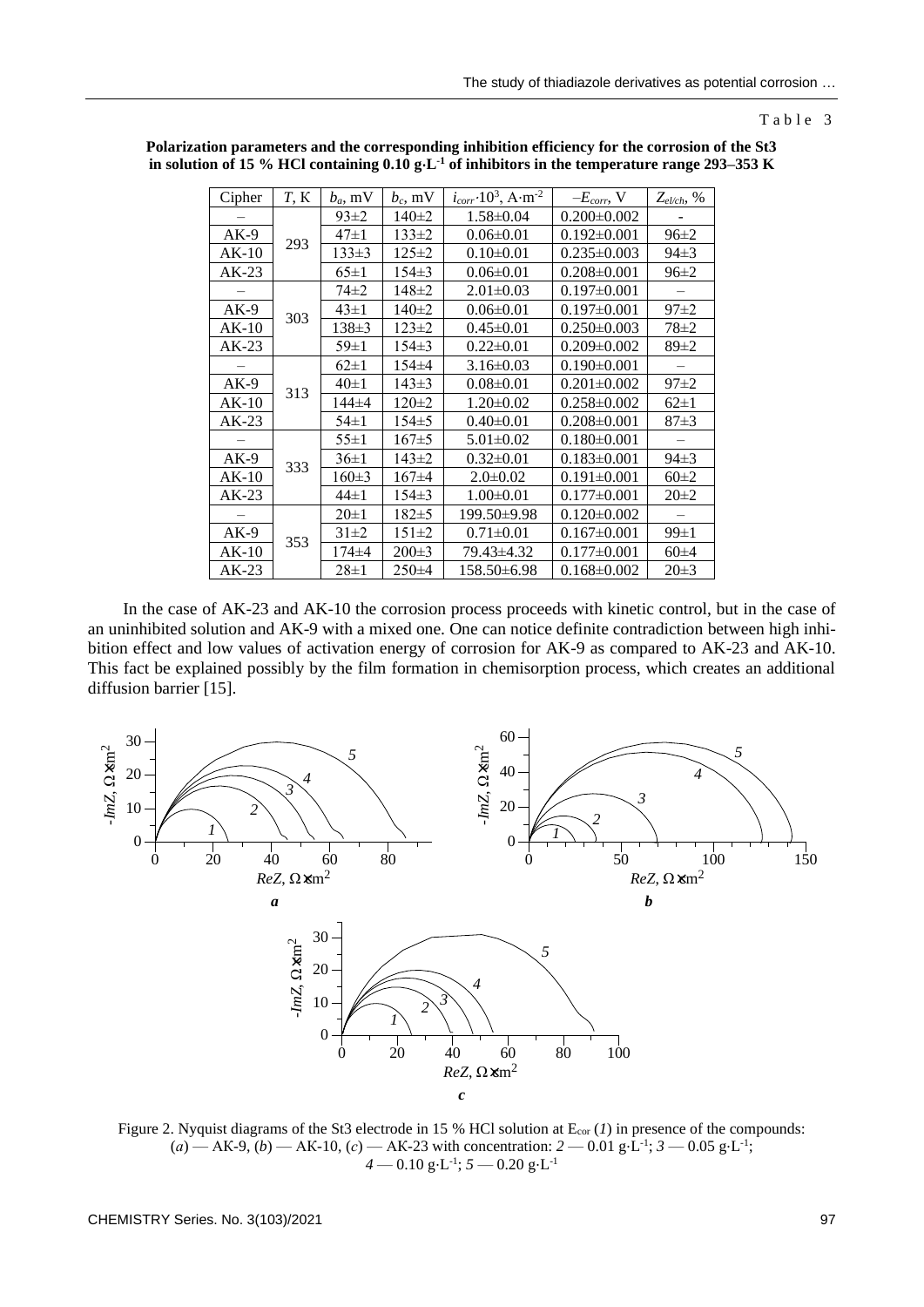The impedance spectra of St3 in 15 % HCl solution at corrosion potential *Ecorr* were in the form of combination of one semicircle in the high-frequency range and one inductive or capacity arc in the low-frequency range. In Figure 2 *ReZ* is the real component of impedance and *ImZ* is the imaginary e component of impedance.

The diameter of the capacitive semicircle increased the in the high frequency region in the solutions containing inhibitors. This growth is stronger at high concentrations of the inhibitor. This fact can be explained probably by the difficulties of realization of the electrode reactions.

To simulate the corrosion-electrochemical behavior of the St3 electrode in 15 % HCl solutions in the presence of AK-10 inhibitor the equivalent electrical circuit is proposed as shown in Figure 3*a*. In the presence of AK-9 and AK-23 inhibitors, the behavior of the St3 electrode in 15 % HCl solutions is acceptably described by the equivalent scheme in Figure 3*b*.

The values of the parameter  $\chi^2$  for the schemes calculated in ZView2 were in the range of  $(2-6)$  $\cdot 10^{-4}$ , which indicates a good correlation with experimental data. The values of the parameters of the equivalent schemes are given in Table 4.



Figure 3. Equivalent electrical circuits for the St3 electrode in 15 % HCl solutions at  $E_{cor}$ 

Table 4

| $C_{inh}$ , $g \cdot L^{-1}$ | $R_{ct}$ , $\Omega$ ·cm <sup>2</sup> | $R, \Omega$ ·cm <sup>2</sup> | $CPE_{dl}$ , $\mu$ F·cm <sup>-2</sup> · $s^{(p-1)}$ |                 | $C/L$ , F·cm <sup>-2</sup> /H·cm <sup>2</sup> |                          |  |  |  |
|------------------------------|--------------------------------------|------------------------------|-----------------------------------------------------|-----------------|-----------------------------------------------|--------------------------|--|--|--|
|                              |                                      |                              |                                                     | n               |                                               | $\theta$                 |  |  |  |
| Without inhibitor            |                                      |                              |                                                     |                 |                                               |                          |  |  |  |
| $\overline{\phantom{a}}$     | $31.97\pm0.12$                       | $389.4 \pm 5.3$              | $1.92 \pm 0.10$                                     | $0.83 \pm 0.02$ | $0.000195 \pm 0.000010$                       | $\overline{\phantom{m}}$ |  |  |  |
|                              | $AK-9$                               |                              |                                                     |                 |                                               |                          |  |  |  |
| 0.01                         | $41.42 \pm 0.13$                     | $829.0 \pm 10.2$             | $1.48 \pm 0.10$                                     | $0.84 \pm 0.02$ | $0.000225 \pm 0.000010$                       | $0.21 \pm 0.01$          |  |  |  |
| 0.05                         | 54.18±0.12                           | $977.7 \pm 11.0$             | $1.26 \pm 0.10$                                     | $0.84 \pm 0.03$ | $0.000378\pm0.000012$                         | $0.44 \pm 0.01$          |  |  |  |
| 0.10                         | $64.77 \pm 0.14$                     | $1156 \pm 15.4$              | $1.22 \pm 0.10$                                     | $0.82 \pm 0.02$ | $0.000211 \pm 0.000010$                       | $0.66 \pm 0.01$          |  |  |  |
| 0.20                         | 77.56±0.16                           | $2573 \pm 21.1$              | $1.10 \pm 0.10$                                     | $0.80 \pm 0.02$ | $0.000070 \pm 0.000013$                       | $0.86 \pm 0.01$          |  |  |  |
| $AK-10$                      |                                      |                              |                                                     |                 |                                               |                          |  |  |  |
| 0.01                         | $37.79 \pm 0.11$                     | $393.9 \pm 3.2$              | $0.95 \pm 0.10$                                     | $0.86 \pm 0.02$ | $11.7 \pm 0.6$                                | $0.56 \pm 0.01$          |  |  |  |
| 0.05                         | $54.34\pm0.13$                       | $556.0 \pm 5.4$              | $0.83 \pm 0.10$                                     | $0.87 \pm 0.02$ | $85.5 \pm 3.2$                                | $0.77 \pm 0.01$          |  |  |  |
| 0.10                         | $113.6 \pm 0.32$                     | $757.3 \pm 8.9$              | $0.78 \pm 0.10$                                     | $0.89 \pm 0.03$ | $482.5 \pm 28.0$                              | $0.91 \pm 0.01$          |  |  |  |
| 0.20                         | 128.6±0.22                           | $1263.0\pm9.3$               | $0.82 \pm 0.10$                                     | $0.86 \pm 0.02$ | $786.5 \pm 35.1$                              | $0.93 \pm 0.01$          |  |  |  |
| $AK-23$                      |                                      |                              |                                                     |                 |                                               |                          |  |  |  |
| 0.01                         | $29.46\pm0.11$                       | 711.0±11.2                   | $1.38 \pm 0.10$                                     | $0.86 \pm 0.02$ | $0.000175 \pm 0.000019$                       | $0.15 \pm 0.01$          |  |  |  |
| 0.05                         | 33.28±0.12                           | $1429.0 \pm 16.7$            | $1.45 \pm 0.10$                                     | $0.84 \pm 0.02$ | $0.000140\pm0.000015$                         | $0.31 \pm 0.01$          |  |  |  |
| 0.10                         | $39.41 \pm 0.13$                     | 1508.0±12.9                  | $1.31 \pm 0.10$                                     | $0.84 \pm 0.01$ | $0.000203 \pm 0.000010$                       | $0.64 \pm 0.01$          |  |  |  |
| 0.20                         | $91.38 \pm 0.15$                     | 1906.0±19.4                  | $1.14 \pm 0.10$                                     | $0.80 \pm 0.01$ | $0.000125 \pm 0.000010$                       | $0.84 \pm 0.01$          |  |  |  |

**Numerical values of parameters of equivalent circuits for St3 electrode in 15 % HCl solution without and in the presence of inhibitors**

There is a regular increase in resistances  $R_1$  and  $R_2$  and a decrease in parameter  $Q_1$  of constant phase element CPE<sub>1</sub> (with comparable  $p_1$ ) with the increase of the concentration of AK compounds (it follows from Table 4). The latter increase indicates the inhibition of electrode processes (mainly the cathodic process) in the presence of the studied compounds and their adsorption on the electrode surface. The parameters  $\mathbb{R}_2$  and  $\mathbb{C}_1$ can also be associated with the kinetics of the adsorption of AK compounds on the electrode surface (the Frumkin–Melik-Gaikazyan impedance without diffusion impedance).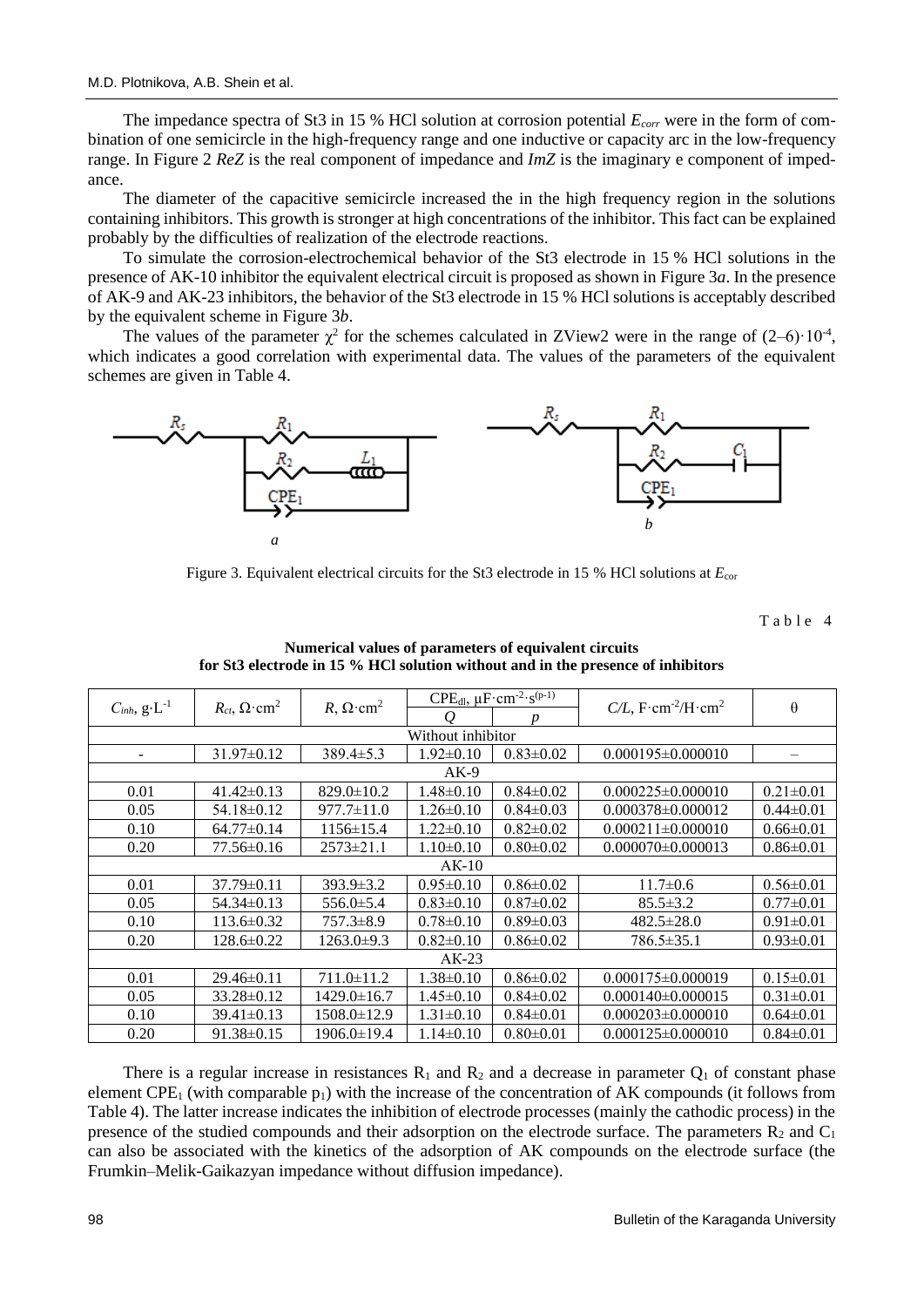The capacity of the double-electric layer and the degree of the surface coverage by inhibitors were calculated (Table 4) from the obtained values of the parameters of the equivalent circuit (Fig. 5). These results were processed in the coordinates of the Langmuir and Freundlich equations (Fig. 4, Table 5).



Figure 4. Langmuir (*a*) and Freundlich (*b*) isotherms of adsorption of AK-9 (curve *1*), AK-10 (curve *2*) and AK-23 (curve *3*) on the surface of St3 in 15 % HCl solutions

Table 5

### **Parameters of Langmuir and Freundlich isotherms for the adsorption of AK-9, AK-10, and AK-23 on the surface of St3 in 15 % HCl solutions**

| Inhibitor | Langmuir         |                           |                | Freundlich |                          |                |
|-----------|------------------|---------------------------|----------------|------------|--------------------------|----------------|
|           | , $dm^{3}g^{-1}$ | $\mu$ mol·m <sup>-2</sup> | D <sup>2</sup> | 17         | $\overline{\phantom{a}}$ | $\mathbf{R}^2$ |
| AK-9      | 13.99            |                           | 0.9870         | l.85       | 0.47                     | 0.9972         |
| AK-10     | 133.80           | 0.95                      | 0.9927         | 1.27       | 0.17                     | 0.9925         |
| AK-23     | 7.06             | 1.38                      | 0.9838         | 2.11       | 0.59                     | 0.9854         |

The calculated values of the correlation coefficients indicate that the process of the surface coverage by inhibitor molecules to a greater extent follows the Freundlich isotherm. It describes adsorption on an energetically inhomogeneous surface [16].

### *Conclusions*

Thiadiazole derivatives act as effective inhibitors of acid corrosion for the mild steel St3. They possess a mixed effect, reducing the rates of partial cathodic and anodic reactions. The mechanism of action of thiadiazoles changes with increasing temperature, that is expressed in a sharp increase in the coefficients  $b_k$  of the Tafel equation. At the same time, the free corrosion potential shifts to the cathodic region. The analysis of the polarization curves correlates with the results that have been obtained by the impedance spectroscopy and they confirm mostly the cathodic mechanism of inhibitors action.

The degree of the surface coverage by inhibitor with growing of its concentration causes an increase in the protective effect. It was established from the analysis of the impedance spectra. The coverage of the St3 surface is described by the Freundlich isotherm for an energetically inhomogeneous surface. The activation energy values have been calculated and they indicate that the corrosion process is slowed down due to the physical adsorption on the surface of St3 in the case of AK-10 and AK-23. But the chemisorption process is more likely for AK-9. The values of the inhibiting effect calculated from the results of weight-loss and electrochemical measurements are qualitatively correlated. The differences in the results of the experimental methods used in this work are related to the peculiarities of the rate of the adsorption equilibrium establishing.

*The research was supported by the Perm Research and Education Centre for Rational Use of Subsoil, 2021.*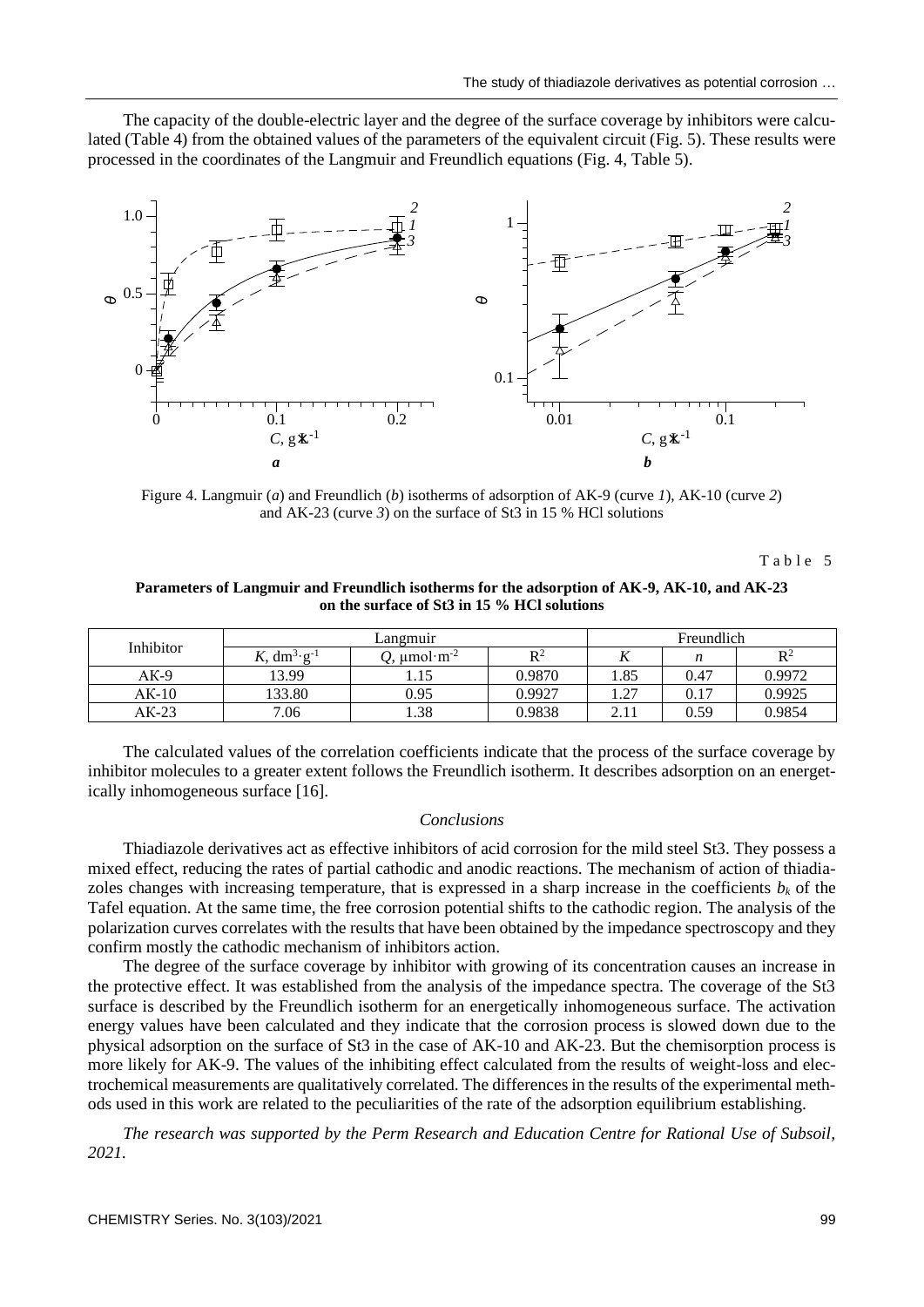#### References

1 Brylee D.B.T. Polymeric corrosion inhibitors for the oil and gas industry: Design principles and mechanism / D.B.Т. Brylee, C.A. Rigoberto // Reactive and Functional Polymers. — 2015. — Vol. 95. — P. 25–45.

2 Alamri A.H. Localized corrosion and mitigation approach of steel materials used in oil and gas pipelines — An overview / A.H. Alamri // Engineering Failure Analysis. — 2020. — Vol. 116.

3 Chauhan D.S. Ansari Chitosan-cinnamaldehyde Schiff base: A bioinspired macromolecule as corrosion inhibitor for oil and gas industry / D.S. Chauhan, M.A. Jafar Mazumder, M.A. Quraishi, K.R. Ansari // International Journal of Biological Macromolecules.  $-2020.$   $-$  Vol. 158.  $-$  P. 127–138.

4 Serpil Ş. Schiff bases as corrosion inhibitor for aluminium in HCl solution / Ş. Serpil, D. Berrin, Y. Aysel, T. Gülşen // Corrosion Science. — 2012. — Vol. 54. — P. 251–259.

5 Heakal F.E. Gemini surfactants as corrosion inhibitors for carbon steel / F.E. Heakal, A.E. Elkholy // Journal of Molecular Liquids. — 2017. — Vol. 230. — P. 395–407.

6 Murat F. A new corrosion inhibitor for protection of low carbon steel in HCl solution / F. Murat, K. Hülya, K. Mustafa // Corrosion Science. — 2015. — Vol. 98. — P. 223–232.

7 El-Haddad M.N. Chitosan as a green inhibitor for copper corrosion in acidic medium / M.N. El-Haddad // International Journal of Biological Macromolecules. — 2013. — Vol. 55. — P. 142–149.

8 El-Haddad M.N. Hydroxyethylcellulose used as an eco-friendly inhibitor for 1018 c-steel corrosion in 3.5 % NaCl solution / M.N. El-Haddad // Carbohydrate Polymers. — 2014. — Vol. 112. — P. 595–602.

9 Dehghani A. Potential role of a novel green eco-friendly inhibitor in corrosion inhibition of mild steel in HCl solution: Detailed macro/micro-scale experimental and computational explorations / A. Dehghani, G. Bahlakeh, B. Ramezanzadeh, M. Ramezanzadeh // Construction and Building Materials. — 2020. — Vol. 245.

10 Singh P. Novel quinoline derivatives as green corrosion inhibitors for mild steel in acidic medium: Electrochemical, SEM, AFM, and XPS studies / P. Singh, V. Srivastava, M.A. Quraishi // Journal of Molecular Liquids. — 2016. — Vol. 216. — P. 164–173.

11 Varvara S. Evaluation of some non-toxic thiadiazole derivatives as bronze corrosion inhibitors in aqueous solution / S. Varvara, L.M. Muresan, K.Rahmouni, H.Takenouti // Corrosion Science. — 2008. — Vol. 50. — P. 2596–2604.

12 Lalitha A. Surface protection of copper in acid medium by azoles and surfactants / A. Lalitha, S. Ramesh, S. Rajeswari // Electrochimica Acta. — 2005. — Vol. 51. — P. 47–55.

13 Negm N.A. Gravimetric and electrochemical evaluation of environmentally friendly nonionic corrosion inhibitors for carbon steel in 1M HCl / N.A. Negm, N.G. Kandile, E.A. Badr, M.A. Mohammed // Corrosion Science. — 2012. — Vol. 65. — P. 94-103.

14 Шеин А.Б. Защитные свойства ряда производных тиадиазола в растворах серной кислоты / А.Б. Шеин, М.Д. Плотникова, А.Е. Рубцов // Изв. вузов. Химия и химическая технология. — 2019. — Т. 62, № 7. — С. 123-129.

15 Kovačević N. Chemistry of the interaction between azole type corrosion inhibitor molecules and metal surfaces / N. Kovačević, A. Kokalj // Materials Chemistry and Physics. — 2012. — Vol. 137. — P. 331–339.

16 Batueva T.D. Mesoporous silicamaterials and their sorption capacity for tungsten (VI) and molybdenum (VI) ions / T.D. Batueva, M.G. Shcherban', N.B. Kondrashova // Inorganic Materials. — 2019. — Vol. 55. — P. 1146–1150.

## М.Д. Плотникова, А.Б. Шеин, М.Г. Щербань, А.Д. Соловьев

# **Тиадиазол туындыларын тұз қышқылындағы азкөміртекті болаттың коррозияға қарсы ингибиторлары ретінде зерттеу**

Мақалада бірқатар тиадиазол туындыларын 15 % тұз қышқылы ерітінділеріндегі азкөміртекті болаттың коррозия ингибиторлары ретінде зерттеу нәтижелері келтірілген. Гравиметриялық сынақтар және электрохимиялық зерттеулер St3 аз көміртекті болатта 293 К температурада жүргізілді, сынамалардың әсер ету уақыты 24 сағ. Поляризация қисықтары катодты аймақтан үш электродты жасушада потенциодинамикалық режимде SOLARTRON 1280 C электрохимиялық өлшеу кешенін қолдана отырып тіркелді. 2-аминотиазол, 5-амино-1,3,4-тиадиазол-2-тиол, 2-амино-1,3,4-тиадиазол, 2-амино-5- (фуран-2-ил)-1,3,4-тиадиазол, сірке қышқылының 1,3,4-тиадиазол-2-иламидтері зерттелді. Зерттелген қосылыстар 0,10–0,20 г⋅л –1 концентрациясында барынша жақсы қорғаныс әсерін көрсететіні анықталды. 90 %-дан жоғары қорғаныш қасиетке ие болған қосылысқа 5-амин-1,3,4-тиадиазол-2-тиол жататыны анықталды. Ең аз қорғаныс қасиетке (60 %-дан аз) ие болған қосылысқа сірке қышқылының 1,3,4-тиадиазол-2-иламиді. Электрохимиялық зерттеулердің нәтижесі қарастырылған қосылыстардың аралас (катодты-анодтық) типті ингибиторлар болып келетінін көрсетті. Ингибиторлардың қорғау әсерін ток тығыздығының өзгерісі бойынша есептеу гравиметриялық сынақтардың нәтижелерімен сәйкес келетін нәтижелер береді. Ингибиторларды коррозиялық ортаға енгізу St3-тің еру процесінің тиімді активтендіру энергиясын 3,3-тен 94,8 кДж / мольға дейін едәуір арттырады. Жұмыстың нәтижелерін қышқылды коррозияның потенциалды тежегіштерін тиадиазол туындылары арасында іздеу және олардың негізінде ингибирлеуші композицияларды дамыту перспективалы екендігін көрсетелі.

*Кілт сөздер*: жұмсақ болат, қышқылды коррозия, ингибиторлар, тиадиазол, тиазол, гравиметрия, импеданс, адсорбция.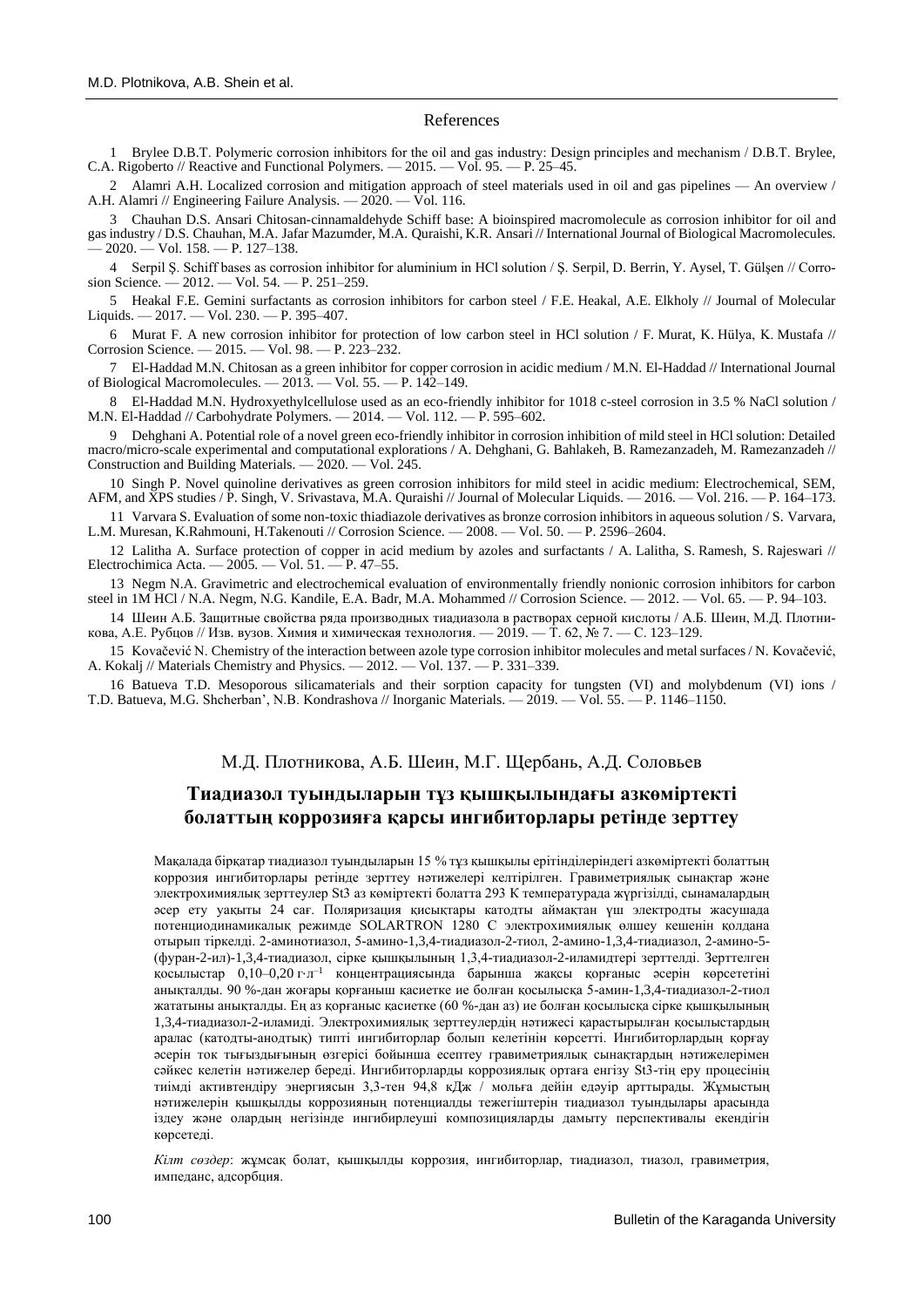# М.Д. Плотникова, А.Б. Шеин, М.Г. Щербань, А.Д. Соловьев

# **Исследование производных тиадиазола в качестве потенциальных ингибиторов коррозии малоуглеродистой стали в соляной кислоте**

В статье приведены результаты исследования ряда производных тиадиазола в качестве ингибиторов коррозии малоуглеродистой стали в 15-процентных растворах соляной кислоты. Гравиметрические испытания и электрохимические исследования выполнены на малоуглеродистой стали Ст3 при температуре 293 К, время экспозиции образцов составило 24 ч. Поляризационные кривые снимали в потенциодинамическом режиме в трехэлектродной ячейке из катодной области в анодную со скоростью развертки потенциала 1 мВ⋅с<sup>-1</sup>, используя электрохимический измерительный комплекс SOLARTRON 1280 C. Исследованы 2-аминотиазол, 5-амино-1,3,4-тиадиазол-2-тиол, 2-амино-1,3,4-тиадиазол, 2 амино-5-(фуран-2-ил)-1,3,4-тиадиазол, 1,3,4-тиадиазол-2-иламид уксусной кислоты. Установлено, что исследованные соединения в концентрациях 0.10–0.20 г⋅л –1 проявляют достаточно хорошее защитное действие. Наилучший результат дает 5-амино-1,3,4-тиадиазол-2-тиол с защитным действием более 90 %. Наименьшим защитным действием (менее 60 %) обладает 1,3,4-тиадиазол-2-иламид уксусной кислоты. Электрохимическими исследованиями установлено, что данные соединения являются ингибиторами смешанного (катодно-анодного) типа. Расчет защитного действия ингибиторов по изменению величин плотности тока коррозии показал результаты, качественно совпадающие с результатами гравиметрических испытаний. Введение ингибиторов в коррозионную среду значительно повышает эффективную энергию активации коррозионного процесса растворения Ст3 с 3,3 до 94,8 кДж⋅моль–1 . Результаты работы указывают на перспективность поиска потенциальных ингибиторов кислотной̆коррозии в ряду производных тиадиазола и разработки ингибирующих композиций на их основе.

*Ключевые слова*: малоуглеродистая сталь, кислотная коррозия, ингибиторы, тиадиазол, тиазол, гравиметрия, импеданс, адсорбция.

## References

1 Brylee, D.B.Т. & Rigoberto, C.A. (2015). Polymeric corrosion inhibitors for the oil and gas industry: Design principles and mechanism. *Reactive and Functional Polymers, 95*, 25–45.<https://doi.org/10.1016/j.reactfunctpolym.2015.08.006>

2 Alamri, A.H. (2020). Localized corrosion and mitigation approach of steel materials used in oil and gas pipelines. *Engineering Failure Analysis*, 116.<https://doi.org/10.1016/j.engfailanal.2020.104735>

3 Chauhan, D.S., Jafar Mazumder, M.A., Quraishi, M.A. & Ansari, K.R. (2020). Chitosan-cinnamaldehyde Schiff base: A bioinspired macromolecule as corrosion inhibitor for oil and gas industry. *International Journal of Biological Macromolecules, 158*, 127– 138[. https://doi.org/10.1016/j.ijbiomac.2020.04.200](https://doi.org/10.1016/j.ijbiomac.2020.04.200)

4 Serpil, Ş., Berrin, D., Aysel, Y. & Gülşen, T. (2012). Schiff bases as corrosion inhibitor for aluminium in HCl solution. *Corrosion Science, 54*, 251–259[. https://doi.org/10.1016/j.corsci.2011.09.026](https://doi.org/10.1016/j.corsci.2011.09.026)

5 Heakal, F.E. & Elkholy, A.E. (2017). Gemini surfactants as corrosion inhibitors for carbon steel. *Journal of Molecular Liquids, 230*, 395–407[. https://doi.org/10.1016/j.molliq.2017.01.047](https://doi.org/10.1016/j.molliq.2017.01.047)

6 Murat, F., Hülya, K. & Mustafa, K. (2015). A new corrosion inhibitor for protection of low carbon steel in HCl solution. *Corrosion Science, 98*, 223–232[. https://doi.org/10.1016/j.corsci.2015.05.036](https://doi.org/10.1016/j.corsci.2015.05.036)

7 El-Haddad, M.N. (2013). Chitosan as a green inhibitor for copper corrosion in acidic medium. *International Journal of Biological Macromolecules, 55*, 142–149. [https://doi.org/10.1016/j.ijbiomac.2012.12.044.](https://doi.org/10.1016/j.ijbiomac.2012.12.044)

8 El-Haddad, M.N. (2014). Hydroxyethylcellulose used as an eco-friendly inhibitor for 1018 c-steel corrosion in 3.5 % NaCl solution. *Carbohydrate Polymers, 112*, 595–602[. https://doi.org/10.1016/j.carbpol.2014.06.032](https://doi.org/10.1016/j.carbpol.2014.06.032)

9 Dehghani, A., Bahlakeh, G., Ramezanzadeh, B., & Ramezanzadeh, M. (2020). Potential role of a novel green eco-friendly inhibitor in corrosion inhibition of mild steel in HCl solution: Detailed macro/micro-scale experimental and computational explorations. *Construction and Building Materials*, 245[. https://doi.org/10.1016/j.conbuildmat.2020.118464](https://doi.org/10.1016/j.conbuildmat.2020.118464)

10 Singh, P., Srivastava, V. & Quraishi, M.A. (2016). Novel quinoline derivatives as green corrosion inhibitors for mild steel in acidic medium: Electrochemical, SEM, AFM, and XPS studies. *Journal of Molecular Liquids, 216*, 164–173. <https://doi.org/10.1016/j.molliq.2015.12.086>

11 Varvara, S., Muresan, L.M., Rahmouni, K. & Takenouti, H. (2008). Evaluation of some non-toxic thiadiazole derivatives as bronze corrosion inhibitors in aqueous solution. *Corrosion Science, 50*, 2596–2604[. https://doi.org/10.1016/j.corsci.2008.06.046](https://doi.org/10.1016/j.corsci.2008.06.046)

12 Lalitha, A., Ramesh, S., & Rajeswari, S. (2005). Surface protection of copper in acid medium by azoles and surfactants. *Electrochimica Acta, 51*, 47–55[. https://doi.org/10.1016/j.electacta.2005.04.003](https://doi.org/10.1016/j.electacta.2005.04.003)

13 Negm, N.A., Kandile, N.G., Badr, E.A., & Mohammed, M.A. (2012). Gravimetric and electrochemical evaluation of environmentally friendly nonionic corrosion inhibitors for carbon steel in 1M HCl. *Corrosion Science, 65*, 94–103. <https://doi.org/10.1016/j.corsci.2012.08.002>

14 Shein, A.B., Plotnikova, M.D., & Rubtsov, A.E. (2019). Zashchitnye svoistva riada proizvodnykh tiadiazola v rastvorakh sernoi kisloty [Protective properties of some thiadiazole derivatives in sulfuric acid solutions]. *Izvestiia vuzov. Khimiia i khimicheskaia tekhnologiia — Proceedings of universities. Chemistry and chemical technology, 62*, 123–129 [in Russian]. <https://doi.org/10.6060/ivkkt.20196207.5968>